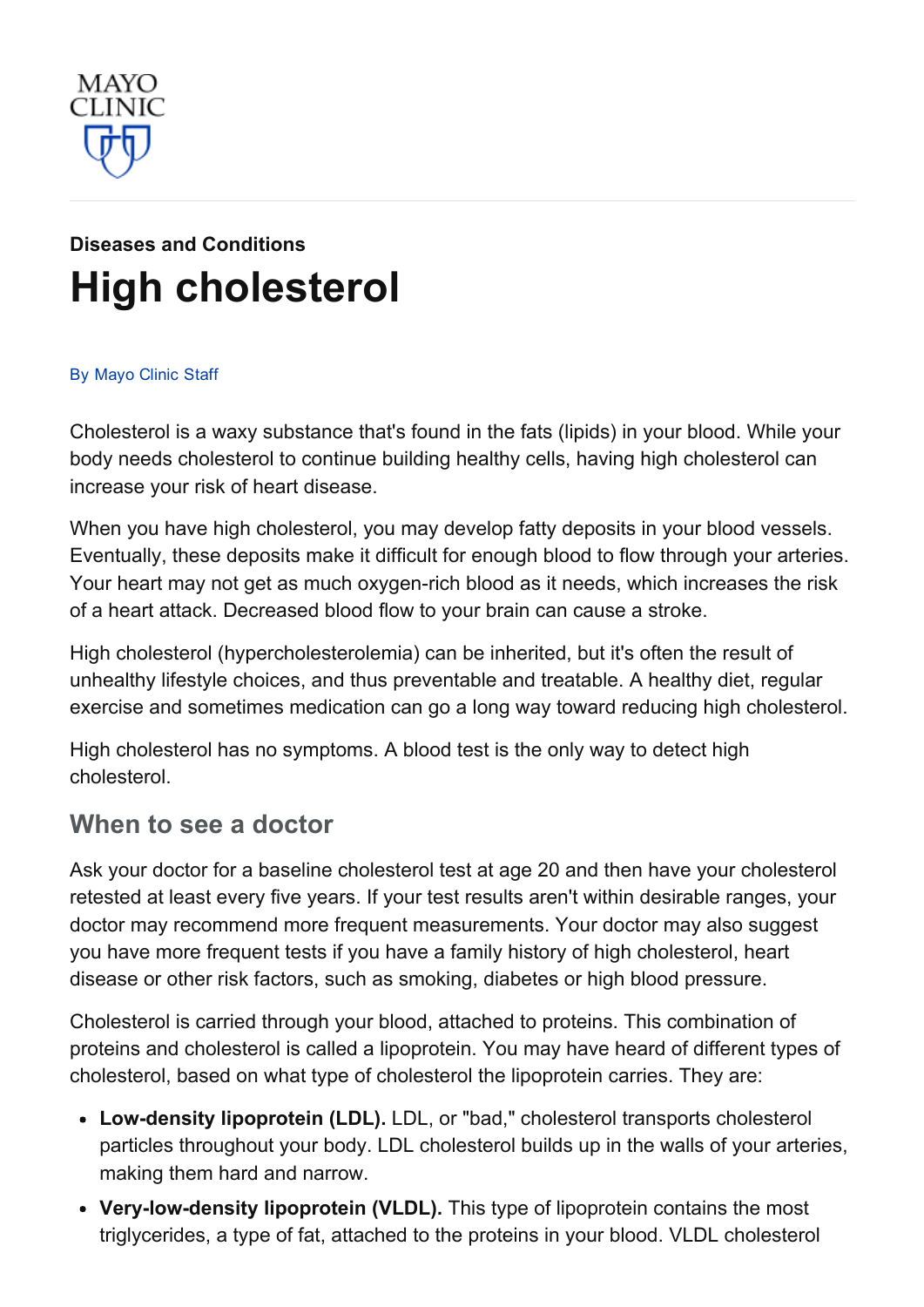makes LDL cholesterol larger in size, causing your blood vessels to narrow. If you're taking cholesterol-lowering medication but have a high VLDL level, you may need additional medication to lower your triglycerides.

• High-density lipoprotein (HDL). HDL, or "good," cholesterol picks up excess cholesterol and takes it back to your liver.

Factors within your control — such as inactivity, obesity and an unhealthy diet contribute to high LDL cholesterol and low HDL cholesterol. Factors beyond your control may play a role, too. For example, your genetic makeup may keep cells from removing LDL cholesterol from your blood efficiently or cause your liver to produce too much cholesterol.

You're more likely to have high cholesterol that can lead to heart disease if you have any of these risk factors:

- Smoking. Cigarette smoking damages the walls of your blood vessels, making them likely to accumulate fatty deposits. Smoking may also lower your level of HDL, or "good," cholesterol.
- Obesity. Having a body mass index (BMI) of 30 or greater puts you at risk of high cholesterol.
- Large waist circumference. Your risk increases if you are a man with a waist circumference of at least 40 inches (102 centimeters) or a woman with a waist circumference of at least 35 inches (89 centimeters).
- Poor diet. Foods that are high in cholesterol, such as red meat and full-fat dairy products, will increase your total cholesterol. Eating saturated fat, found in animal products, and trans fats, found in some commercially baked cookies and crackers, also can raise your cholesterol level.
- Lack of exercise. Exercise helps boost your body's HDL "good" cholesterol while lowering your LDL "bad" cholesterol. Not getting enough exercise puts you at risk of high cholesterol.
- Diabetes. High blood sugar contributes to higher LDL cholesterol and lower HDL cholesterol. High blood sugar also damages the lining of your arteries.

High cholesterol can cause atherosclerosis, a dangerous accumulation of cholesterol and other deposits on the walls of your arteries. These deposits (plaques) can reduce blood flow through your arteries, which can cause complications, such as:

- Chest pain. If the arteries that supply your heart with blood (coronary arteries) are affected, you may have chest pain (angina) and other symptoms of coronary artery disease.
- Heart attack. If plaques tear or rupture, a blood clot may form at the plaque-rupture site — blocking the flow of blood or breaking free and plugging an artery downstream. If blood flow to part of your heart stops, you'll have a heart attack.
- Stroke. Similar to a heart attack, if blood flow to part of your brain is blocked by a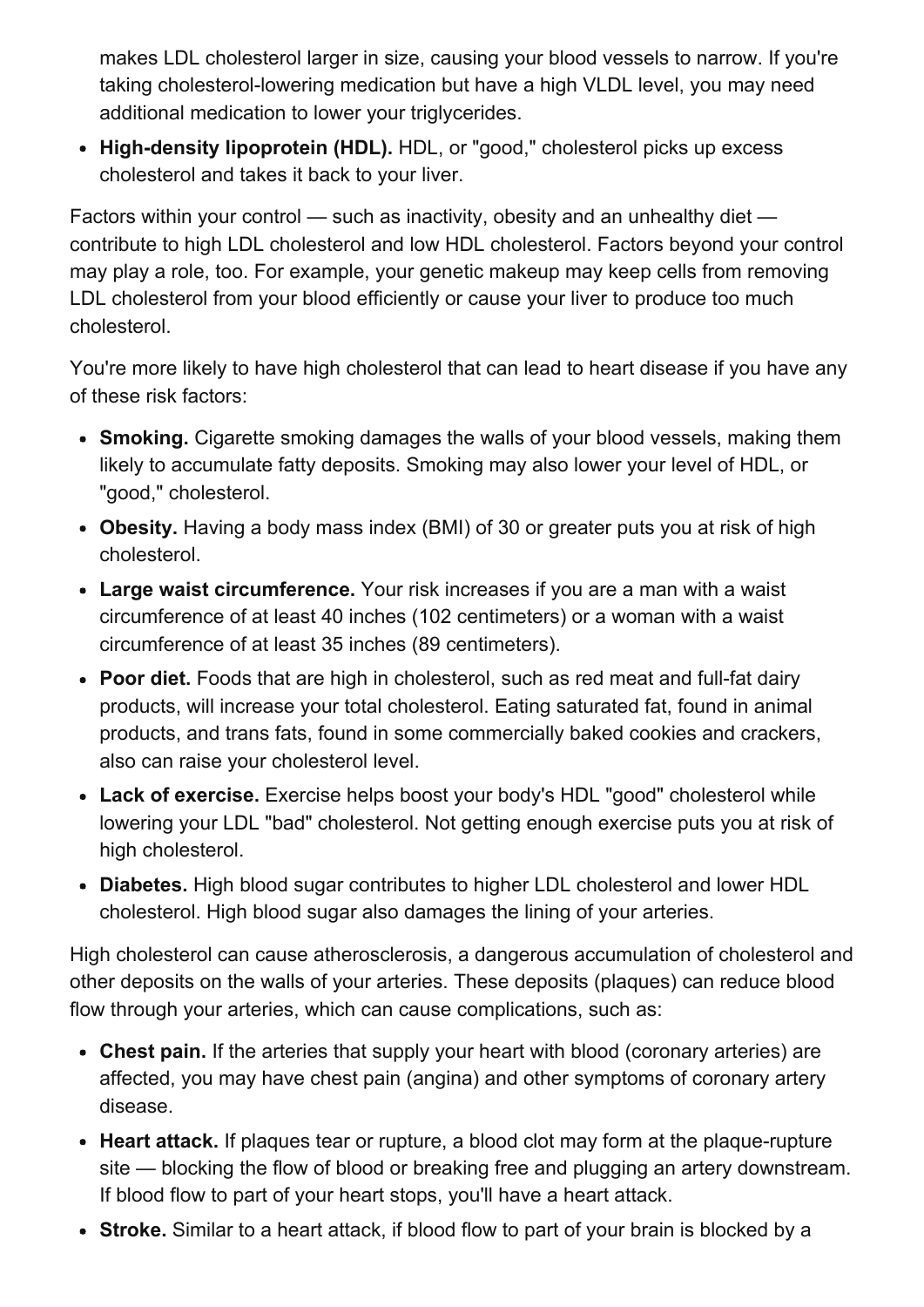blood clot, a stroke occurs.

If you think you may have high cholesterol, or are worried about having high cholesterol because of a strong family history, make an appointment with your family doctor to have your cholesterol level checked.

Because appointments can be brief, and because there's often a lot of ground to cover, it's a good idea to be prepared for your appointment. Here's some information to help you get ready for your appointment, and what to expect from your doctor.

## What you can do

- Be aware of any pre-appointment restrictions. At the time you make the appointment, be sure to ask if there's anything you need to do in advance, such as restrict your diet. For a cholesterol test, you will likely have to avoid eating or drinking anything (other than water) for nine to 12 hours before the blood sample is taken.
- Write down any symptoms you're experiencing. High cholesterol itself has no symptoms, but high cholesterol is a risk factor for heart disease. Letting your doctor know if you have symptoms such as chest pains or shortness of breath can help your doctor decide how aggressively your high cholesterol needs to be treated.
- Write down key personal information, including a family history of high cholesterol, heart disease, stroke, high blood pressure or diabetes, and any major stresses or recent life changes, as well as exposure to other cardiac risks, such as a personal history of smoking or exposure to family members who smoke (secondary exposure).
- Make a list of all medications, as well as any vitamins or supplements, that you're taking.
- Take a family member or friend along, if possible. Sometimes it can be difficult to soak up all the information provided to you during an appointment. Someone who accompanies you may remember something that you missed or forgot.
- Be prepared to discuss your diet and exercise habits. If you don't already exercise or eat a healthy diet, be ready to talk to your doctor about any challenges you might face in getting started.
- Write down questions to ask your doctor.

Your time with your doctor is limited, so preparing a list of questions will help you make the most of your time together. List your questions from most important to least important in case time runs out. For high cholesterol, some basic questions to ask your doctor include:

- What kinds of tests will I need?
- What's the best treatment?
- What foods should I eat or avoid?
- What's an appropriate level of physical activity?
- How often do I need a cholesterol test?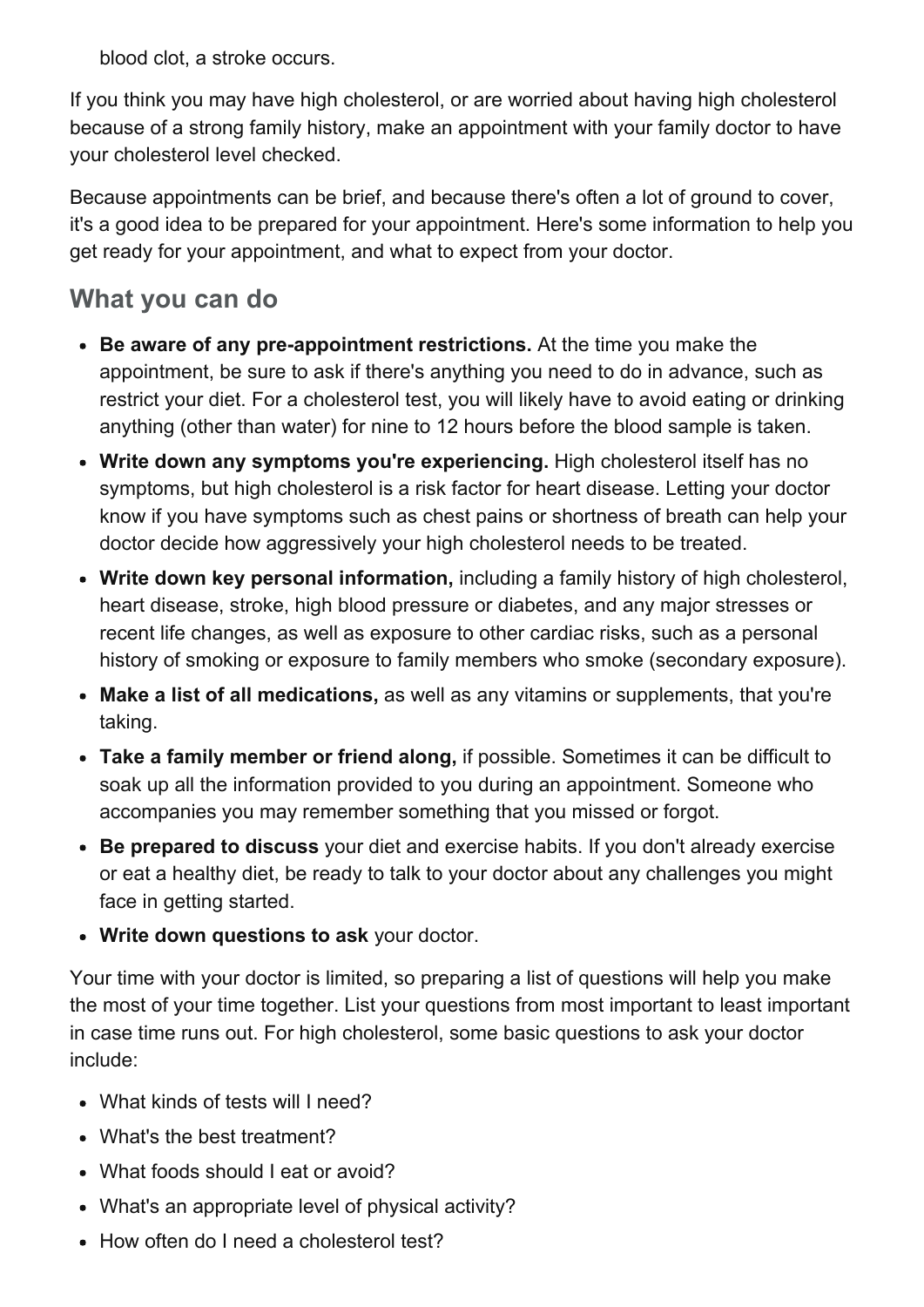- What are the alternatives to the primary approach that you're suggesting?
- I have other health conditions. How can I best manage them together?
- Are there any restrictions that I need to follow?
- Should I see a specialist?
- If I need medication, is there a generic alternative to the medicine you're prescribing me?
- Are there any brochures or other printed material that I can take home with me?
- What websites do you recommend visiting?

In addition to the questions that you've prepared to ask your doctor, don't hesitate to ask questions during your appointment at any time that you don't understand something.

#### What to expect from your doctor

Your doctor is likely to ask you a number of questions. Being ready to answer them may reserve time to go over any points you want to spend more time on. Your doctor may ask:

- Do you have a family history of high cholesterol, high blood pressure, or heart disease or strokes?
- What are your diet and exercise habits like?
- Do you smoke? Are you or were you around other smokers?
- Have you had a cholesterol test before? If so, when was your last test? What were your cholesterol levels?

#### What you can do in the meantime

It's never too early to make healthy lifestyle changes, such as quitting smoking, eating healthy foods and becoming more physically active. These are primary lines of defense against high cholesterol and its complications, including heart attack and stroke.

A blood test to check cholesterol levels — called a lipid panel or lipid profile — typically reports:

- Total cholesterol
- LDL cholesterol
- HDL cholesterol
- $\bullet$  Triglycerides a type of fat in the blood

For the most accurate measurements, don't eat or drink anything (other than water) for nine to 12 hours before the blood sample is taken.

#### Interpreting the numbers

Cholesterol levels are measured in milligrams (mg) of cholesterol per deciliter (dL) of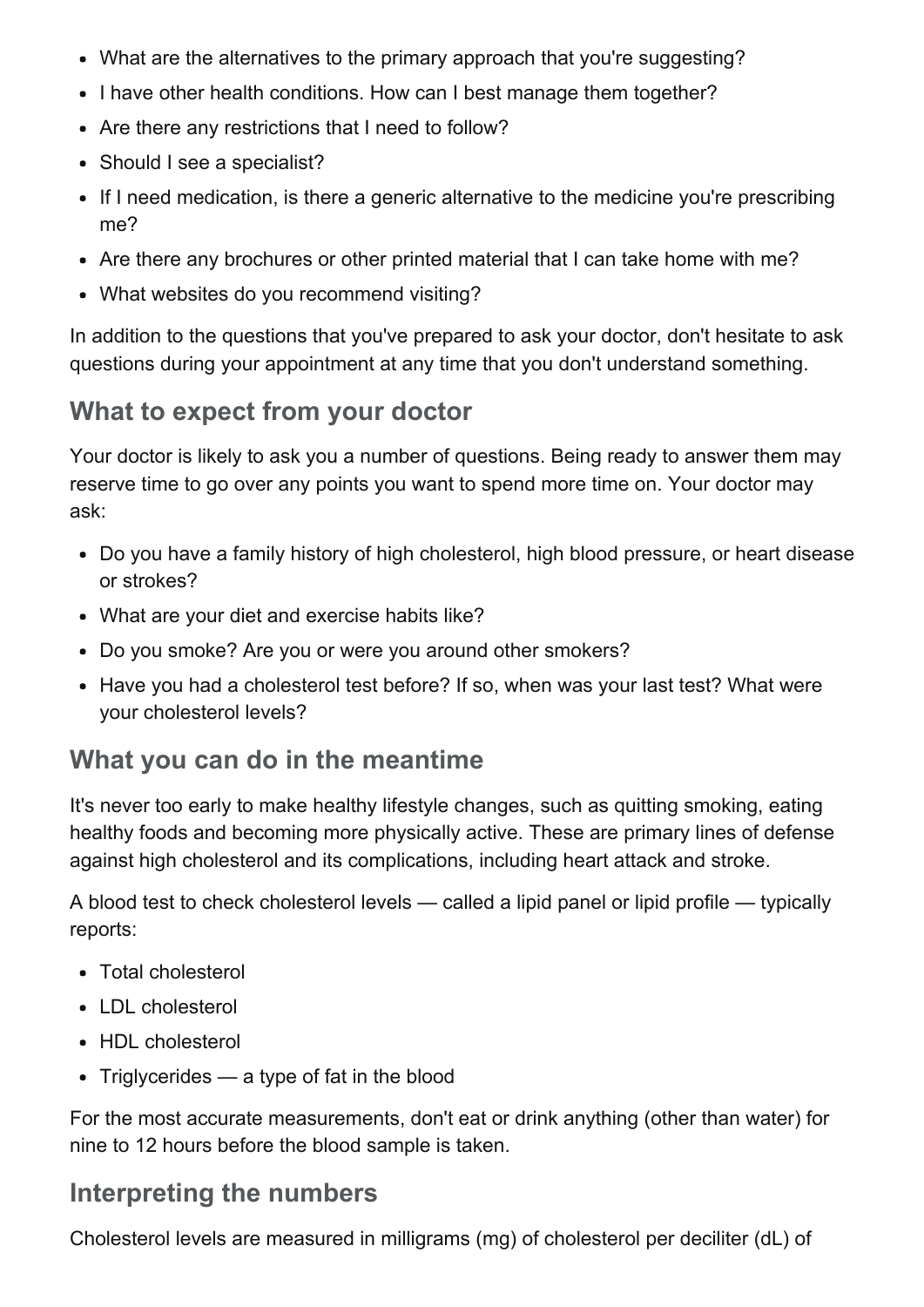blood in the United States and some other countries. Canada and most European countries measure cholesterol in millimoles (mmol) per liter (L) of blood. Consider these general guidelines when you get your cholesterol test results back to see if your cholesterol falls in ideal levels.

Importantly, your doctor may determine that your cholesterol needs treatment based on the presence of heart disease or on your individual risk of heart attack, even if the cholesterol values do not seem particularly elevated.

| <b>Total cholesterol</b><br>(U.S. and some other<br>countries) | <b>Total cholesterol*</b><br>(Canada and most of<br>Europe) |                                                                                                                                       |
|----------------------------------------------------------------|-------------------------------------------------------------|---------------------------------------------------------------------------------------------------------------------------------------|
| Below 200 mg/dL                                                | Below 5.2 mmol/L                                            | <b>Best</b>                                                                                                                           |
| 200-239 mg/dL                                                  | 5.2-6.2 mmol/L                                              | Borderline high                                                                                                                       |
| 240 mg/dL and above                                            | Above 6.2 mmol/L                                            | High                                                                                                                                  |
| <b>LDL cholesterol</b><br>(U.S. and some other<br>countries)   | LDL cholesterol*<br>(Canada and most of<br>Europe)          |                                                                                                                                       |
| Below 70 mg/dL                                                 | Below 1.8 mmol/L                                            | Best for people with<br>heart disease                                                                                                 |
| Below 100 mg/dL                                                | Below 2.6 mmol/L                                            | Best for people at risk<br>of heart disease.<br>Below 70 mg/dL (1.8)<br>mmol/L) may be ideal<br>for people who have<br>heart disease. |
| 100-129 mg/dL                                                  | 2.6-3.3 mmol/L                                              | Near ideal                                                                                                                            |
| 130-159 mg/dL                                                  | 3.4-4.1 mmol/L                                              | Borderline high                                                                                                                       |
| 160-189 mg/dL                                                  | 4.1-4.9 mmol/L                                              | High                                                                                                                                  |
| 190 mg/dL and above                                            | Above 4.9 mmol/L                                            | Very high                                                                                                                             |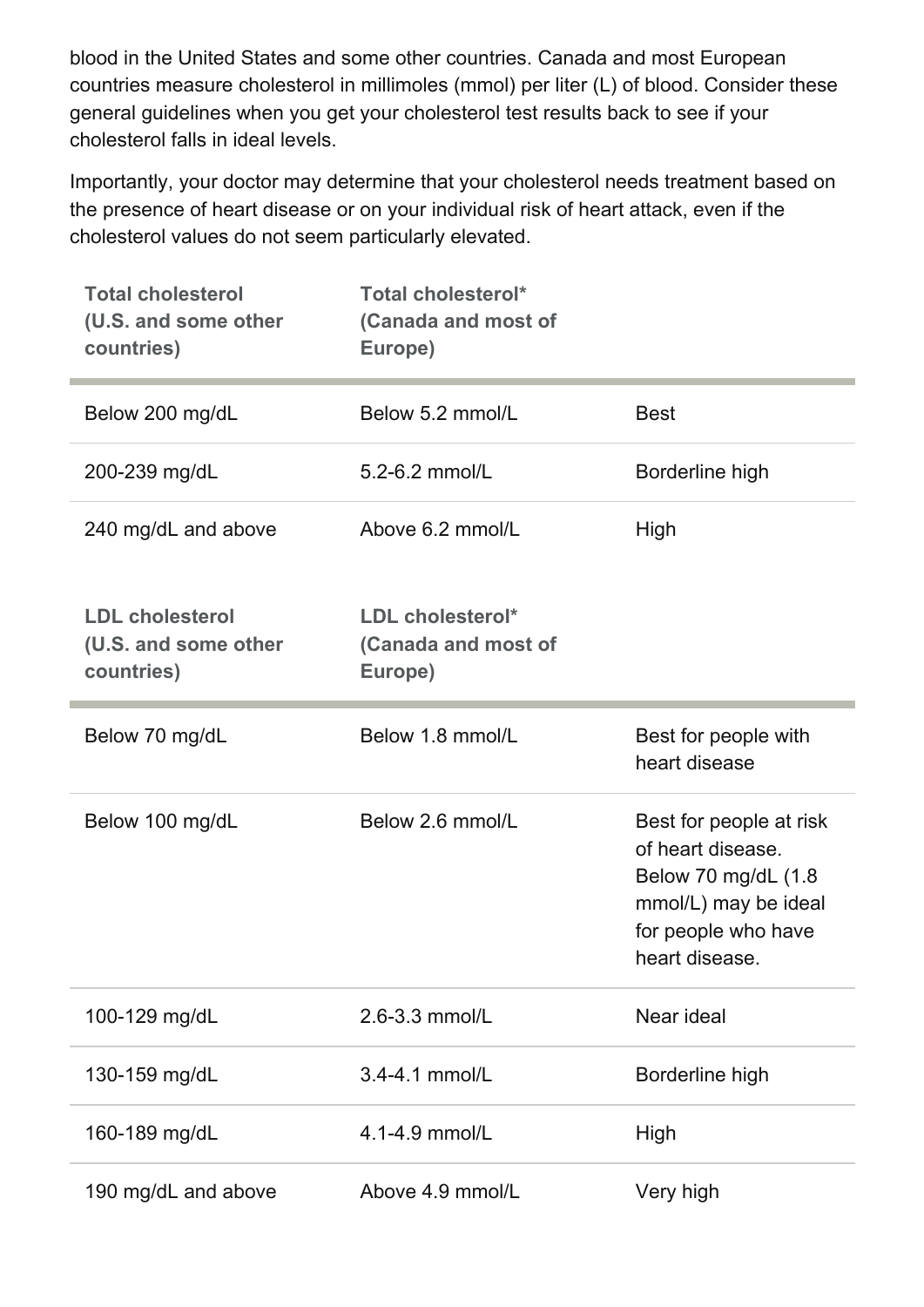| <b>HDL cholesterol</b><br>(U.S. and some other<br>countries) | <b>HDL cholesterol*</b><br>(Canada and most of<br>Europe) |                 |
|--------------------------------------------------------------|-----------------------------------------------------------|-----------------|
| Below 40 mg/dL (men)<br>Below 50 mg/dL (women)               | Below 1 mmol/L (men)<br>Below 1.3 mmol/L (women)          | Poor            |
| 50-59 mg/dL                                                  | 1.3-1.5 mmol/L                                            | <b>Better</b>   |
| 60 mg/dL and above                                           | Above 1.5 mmol/L                                          | <b>Best</b>     |
|                                                              |                                                           |                 |
| <b>Triglycerides</b><br>(U.S. and some other<br>countries)   | Triglycerides*<br>(Canada and most of<br>Europe)          |                 |
| Below 150 mg/dL                                              | Below 1.7 mmol/L                                          | <b>Best</b>     |
| 150-199 mg/dL                                                | 1.7-2.2 mmol/L                                            | Borderline high |
| 200-499 mg/dL                                                | 2.3-5.6 mmol/L                                            | High            |

The American Heart Association (AHA) recommends that a triglyceride level of 100 mg/dL (1.3 mmol/L) or lower is considered "optimal." The AHA says this optimal level would improve your heart health. However, the AHA doesn't recommend drug treatment to reach this level. Instead, for those trying to lower their triglycerides to this level, lifestyle changes such as diet, weight loss and physical activity are encouraged. That's because triglycerides usually respond well to dietary and lifestyle changes.

\*Canadian and European guidelines differ slightly from U.S. guidelines. These conversions are based on U.S. guidelines.

#### LDL targets differ

Because LDL cholesterol is a major risk factor for heart disease, it's the main focus of cholesterol-lowering treatment. Your target LDL number can vary, depending on your underlying risk of heart disease.

Most people should aim for an LDL level below 130 mg/dL (3.4 mmol/L). If you have other risk factors for heart disease, your target LDL may be below 100 mg/dL (2.6 mmol/L). If you're at very high risk of heart disease, you may need to aim for an LDL level below 70 mg/dL (1.8 mmol/L). In general, the lower your LDL cholesterol level is, the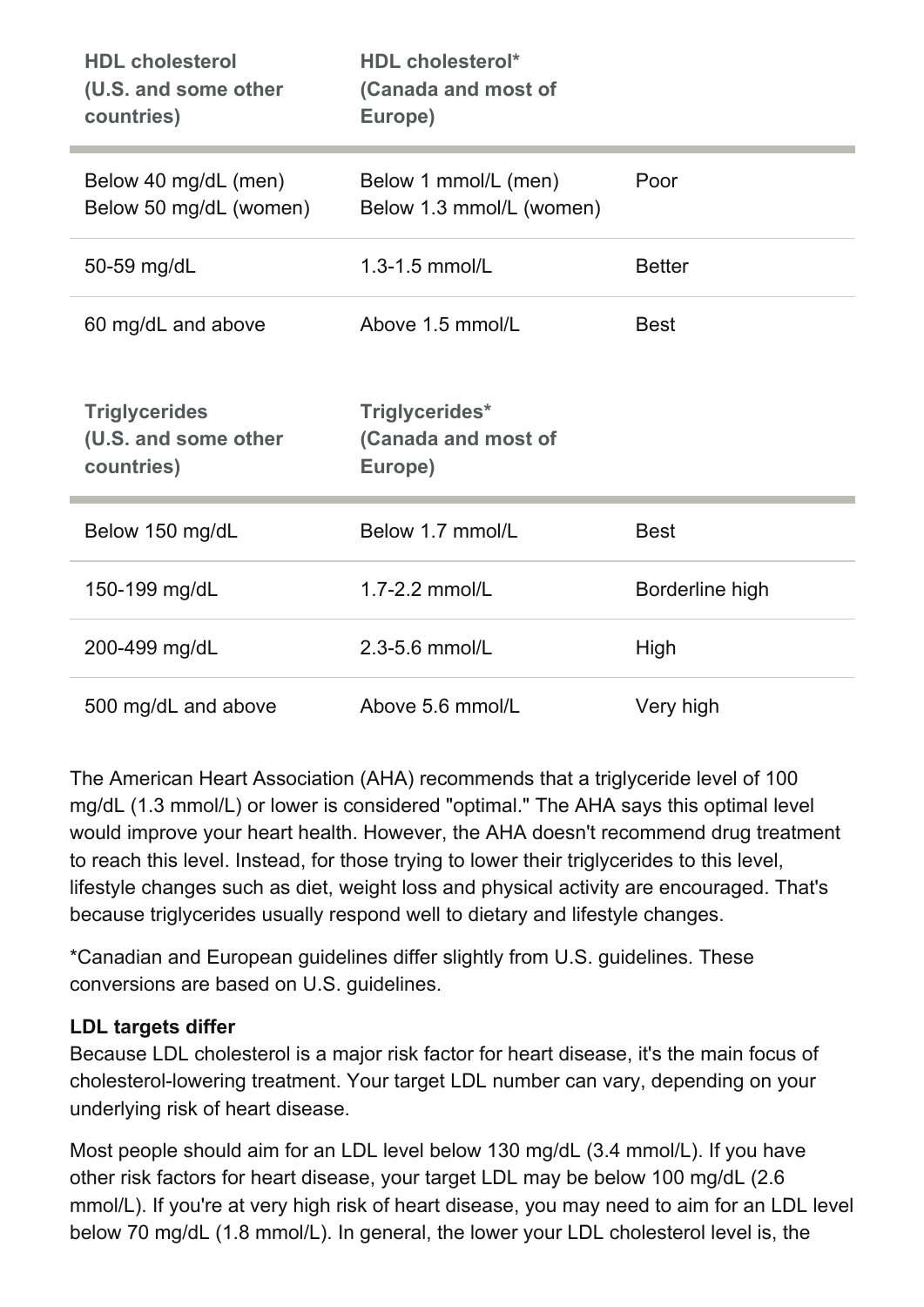better.

You're considered to be at a high risk of heart disease if you:

- Have had a previous heart attack or stroke
- Have artery blockages in your neck (carotid artery disease)
- Have artery blockages in your arms or legs (peripheral artery disease)
- Have known diabetes that requires treatment

In addition, two or more of the following risk factors might also place you in the high-risk group:

- Smoking
- High blood pressure
- Low HDL cholesterol
- Family history of early heart disease
- Age older than 45 if you're a man, or older than 55 if you're a woman
- Elevated lipoprotein (a), another type of fat (lipid) in your blood

# Children and cholesterol testing

Children as young as age 2 can have high cholesterol, but not all children need to be screened for high cholesterol. The American Academy of Pediatrics (AAP) recommends a cholesterol test (fasting lipid panel) for all children between the ages of 9 and 11. The AAP also recommends screening for children as young as 1 who have a known family history of high cholesterol or premature coronary artery disease. Your child's doctor may recommend retesting if your child's first test shows he or she has normal cholesterol levels.

The American Academy of Pediatrics also recommends testing if the child's family history for high cholesterol is unknown, but the child has risk factors for high cholesterol, such as obesity, high blood pressure or diabetes.

Lifestyle changes such as exercising and eating a healthy diet are the first line of defense against high cholesterol. But, if you've made these important lifestyle changes and your cholesterol levels remains high, your doctor may recommend medication.

The specific choice of medication or combination of medications depends on various factors, including your individual risk factors, your age, your current health and possible side effects. Common choices include:

• Statins. Statins — among the most commonly prescribed medications for lowering cholesterol — block a substance your liver needs to make cholesterol. This causes your liver to remove cholesterol from your blood. Statins may also help your body reabsorb cholesterol from built-up deposits on your artery walls, potentially reversing coronary artery disease. Choices include atorvastatin (Lipitor), fluvastatin (Lescol),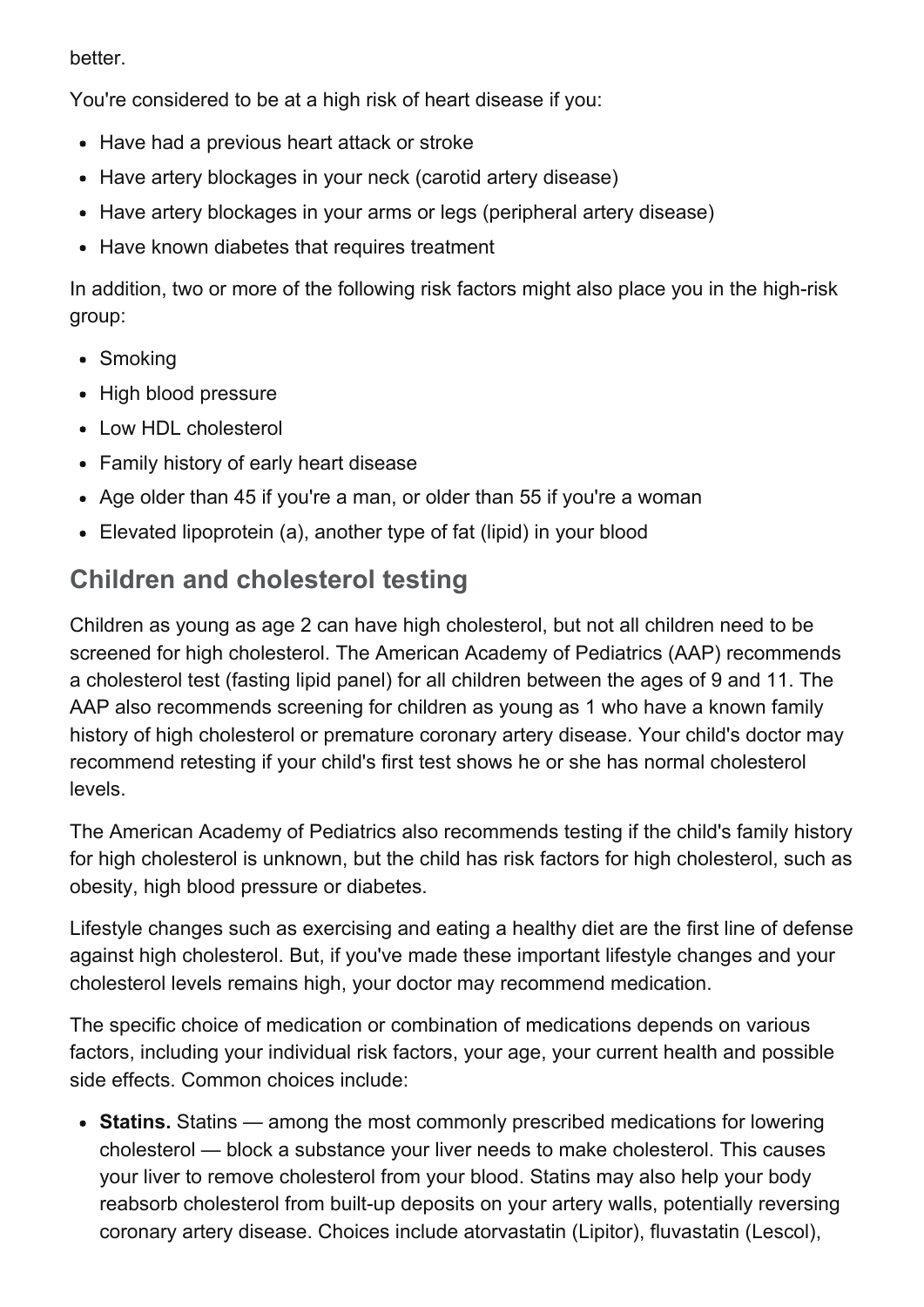lovastatin (Altoprev, Mevacor), pitavastatin (Livalo), pravastatin (Pravachol), rosuvastatin (Crestor) and simvastatin (Zocor).

- Bile-acid-binding resins. Your liver uses cholesterol to make bile acids, a substance needed for digestion. The medications cholestyramine (Prevalite), colesevelam (Welchol) and colestipol (Colestid) lower cholesterol indirectly by binding to bile acids. This prompts your liver to use excess cholesterol to make more bile acids, which reduces the level of cholesterol in your blood.
- Cholesterol absorption inhibitors. Your small intestine absorbs the cholesterol from your diet and releases it into your bloodstream. The drug ezetimibe (Zetia) helps reduce blood cholesterol by limiting the absorption of dietary cholesterol. Zetia can be used in combination with any of the statin drugs.
- Combination cholesterol absorption inhibitor and statin. The combination drug ezetimibe-simvastatin (Vytorin) decreases both absorption of dietary cholesterol in your small intestine and production of cholesterol in your liver. It's unknown whether Vytorin is more effective in reducing heart disease risk than taking simvastatin by itself.
- Injectable medications. A new class of drugs can help the liver absorb more LDL cholesterol — which lowers the amount of cholesterol circulating in your blood. The Food and Drug Administration recently approved alirocumab (Praluent) for people who have a genetic condition that causes very high levels of LDL. The drug also may be used for people who have had heart attacks or strokes and need additional lowering of their LDL levels. The drug is administered by injection at home every two weeks.

# Medications for high triglycerides

If you also have high triglycerides, your doctor may prescribe:

- Fibrates. The medications fenofibrate (TriCor) and gemfibrozil (Lopid) decrease triglycerides by reducing your liver's production of very-low-density lipoprotein (VLDL) cholesterol and by speeding up the removal of triglycerides from your blood. VLDL cholesterol contains mostly triglycerides.
- Niacin. Niacin (Niaspan) decreases triglycerides by limiting your liver's ability to produce LDL and VLDL cholesterol. But niacin doesn't provide any additional benefit than using statins alone. Niacin has also been linked to liver damage and stroke, so most doctors now recommend it only for people who can't take statins.
- Omega-3 fatty acid supplements. Omega-3 fatty acid supplements can help lower your cholesterol. You can take over-the-counter supplements, or your doctor may prescribe Lovaza, a prescription omega-3 fatty acid supplement, as a way to lower your triglycerides. These supplements may be taken with another cholesterol-lowering medication, such as a statin. If you choose to take over-the-counter supplements, get your doctor's OK first. Omega-3 fatty acid supplements could affect other medications you're taking.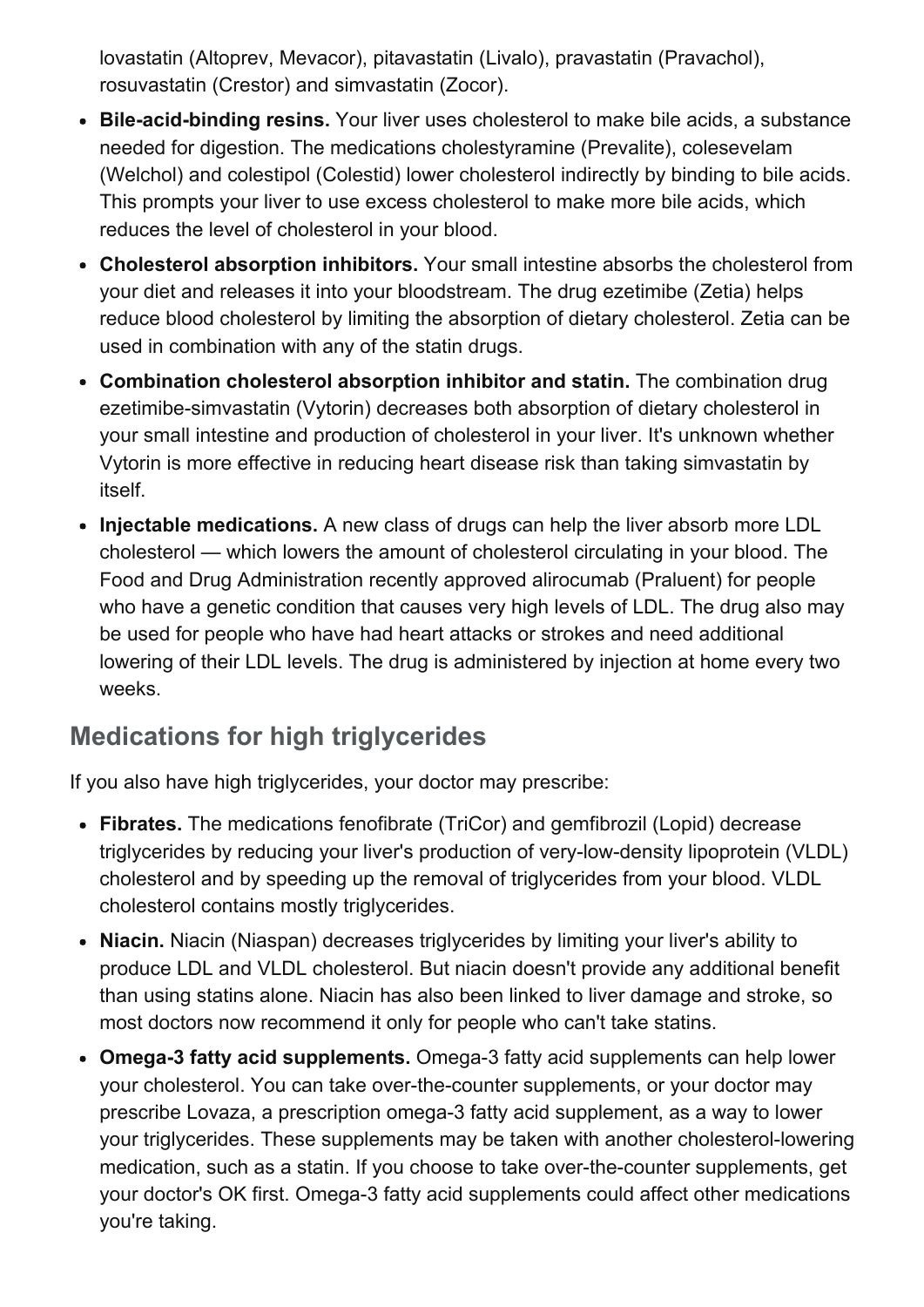## Tolerance varies

Tolerance of medications varies from person to person. The common side effects are muscle pains, stomach pain, constipation, nausea and diarrhea. If you decide to take cholesterol medication, your doctor may recommend liver function tests to monitor the medication's effect on your liver.

# Children and cholesterol treatment

Diet and exercise are the best initial treatment for children age 2 and older who have high cholesterol or who are obese. The American Academy of Pediatrics also recommends treatment with prescription drugs, such as statins, for children age 8 and older if a child has a high level of LDL cholesterol. However, this recommendation is controversial. The long-term effects of cholesterol-lowering drugs have not been extensively studied in children. In addition, certain cholesterol medications such as niacin are not recommended for children. Because of the disagreement in the medical community on this topic, talk to your child's doctor about the best way to lower your child's cholesterol.

Lifestyle changes are essential to improve your cholesterol level. To bring your numbers down, lose excess weight, eat healthy foods and increase your physical activity. If you smoke, quit.

#### Lose extra pounds

Excess weight contributes to high cholesterol. Losing even 5 to 10 pounds can help lower total cholesterol levels. Start by taking an honest look at your eating habits and daily routine. Consider your challenges to weight loss — and ways to overcome them. Set long-term, sustainable goals.

# Eat heart-healthy foods

What you eat has a direct impact on your cholesterol level. In fact, a diet rich in fiber and other cholesterol-lowering foods may help lower cholesterol as much as statin medication for some people.

- Choose healthier fats. Saturated fat and trans fat raise your total cholesterol and LDL cholesterol. Get no more than 10 percent of your daily calories from saturated fat. Monounsaturated fat — found in olive, peanut and canola oils — is a healthier option. Almonds and walnuts are other sources of healthy fat.
- Eliminate trans fats. Trans fats, which are often found in margarines and commercially baked cookies, crackers and snack cakes, are particularly bad for your cholesterol levels. Not only do trans fats increase your total LDL ("bad") cholesterol, but they also lower your HDL ("good") cholesterol.

You may have noticed more food labels now market their products as "trans fat-free." But don't rely only on this label. In the United States, if a food contains less than 0.5 grams of trans fat a serving, it can be marked trans fat-free. It may not seem like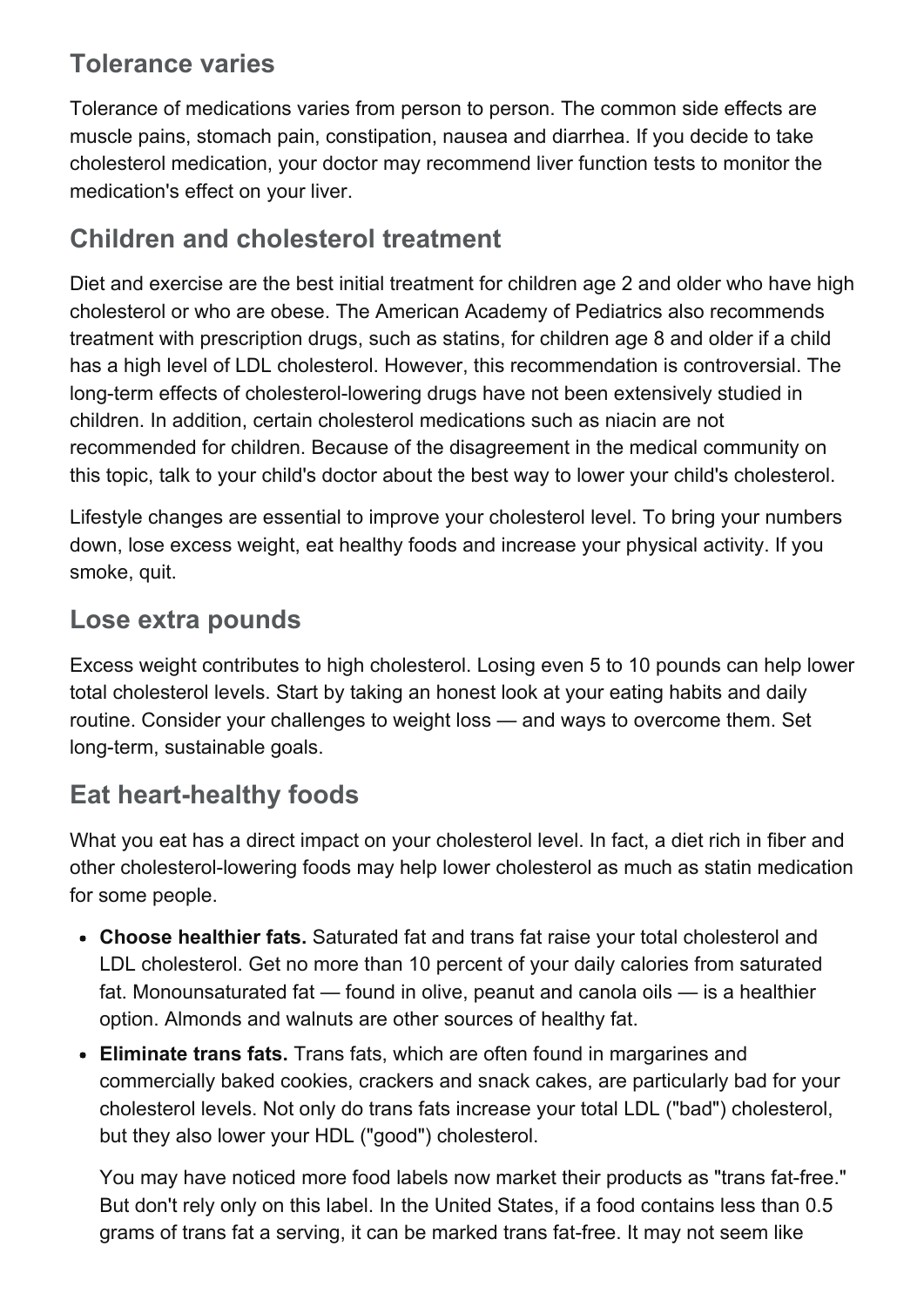much, but if you eat a lot of foods with a small amount of trans fat, it can add up quickly. Instead, read the ingredients list. If a food contains a partially hydrogenated oil, that's a trans fat, and you should look for an alternative.

- Limit your dietary cholesterol. Aim for no more than 300 milligrams (mg) of cholesterol a day — or less than 200 mg if you have heart disease. The most concentrated sources of cholesterol include organ meats, egg yolks and whole milk products. Use lean cuts of meat, egg substitutes and skim milk instead.
- Select whole grains. Various nutrients found in whole grains promote heart health. Choose whole-grain breads, whole-wheat pasta, whole-wheat flour and brown rice. Oatmeal and oat bran are other good choices.
- Stock up on fruits and vegetables. Fruits and vegetables are rich in dietary fiber, which can help lower cholesterol. Snack on seasonal fruits. Experiment with vegetable-based casseroles, soups and stir-fries.
- **Eat heart-healthy fish.** Some types of fish  $-$  such as cod, tuna and halibut  $-$  have less total fat, saturated fat and cholesterol than do meat and poultry. Salmon, mackerel and herring are rich in omega-3 fatty acids, which help promote heart health.
- Drink alcohol only in moderation. Moderate use of alcohol may increase your levels of HDL cholesterol — but the benefits aren't strong enough to recommend alcohol for anyone who doesn't drink already. If you choose to drink, do so in moderation. This means no more than one drink a day for women and one to two drinks a day for men.

#### Exercise regularly

Regular exercise can help improve your cholesterol levels. With your doctor's OK, work up to 30 to 60 minutes of exercise a day. Take a brisk daily walk. Ride your bike. Swim laps. To maintain your motivation, keep it fun. Find an exercise buddy or join an exercise group. And, you don't need to get all 30 to 60 minutes in one exercise session. If you can squeeze in three to six 10-minute intervals of exercise, you'll still get some cholesterollowering benefits.

# Don't smoke

If you smoke, stop. Quitting can improve your HDL cholesterol level. And the benefits don't end there. Just 20 minutes after quitting, your blood pressure decreases. Within 24 hours, your risk of a heart attack decreases. Within one year, your risk of heart disease is half that of a smoker's. Within 15 years, your risk of heart disease is similar to that of someone who's never smoked.

Few natural products have been proven to reduce cholesterol, but some might be helpful. With your doctor's OK, consider these cholesterol-lowering supplements and products:

Artichoke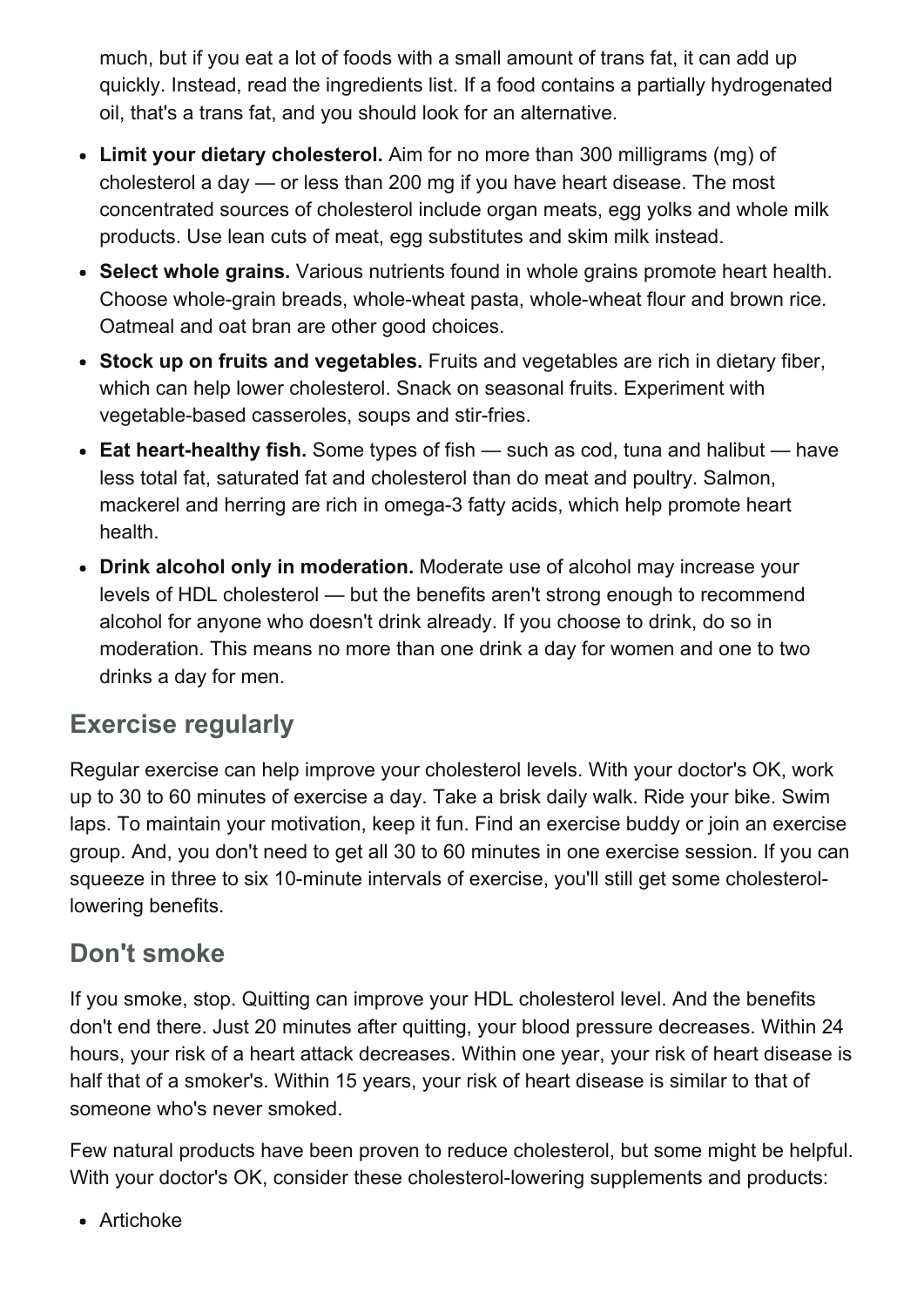- Barley
- Beta-sitosterol (found in oral supplements and some margarines, such as Promise Activ)
- Blond psyllium (found in seed husk and products such as Metamucil)
- Garlic
- Oat bran (found in oatmeal and whole oats)
- Sitostanol (found in oral supplements and some margarines, such as Benecol)

You may have also heard of another supplement to reduce cholesterol, red yeast. Some brands of red yeast contain lovastatin, the active ingredient in the drug Mevacor. This can be unsafe, since there's no way to determine the quantity or quality of the lovastatin in the supplement.

If you choose to take cholesterol-lowering supplements, remember the importance of a healthy lifestyle. If your doctor prescribes medication to reduce your cholesterol, take it as directed. Make sure your doctor knows which supplements you're taking as well.

The same heart-healthy lifestyle changes that can lower your cholesterol can help prevent you from having high cholesterol in the first place. To help prevent high cholesterol, you can:

- Lose extra pounds and maintain a healthy weight
- Quit smoking
- Eat a low-fat, low-salt diet that includes many fruits, vegetables and whole grains
- Exercise on most days of the week for at least 30 minutes
- Drink alcohol in moderation, if at all

#### References

- 1. Why cholesterol matters. American Heart Association. http://www.heart.org/HEARTORG/Conditions/Cholesterol/WhyCholesterolMatters/Why-Cholesterol-Matters UCM 001212 Article.jsp. Accessed Dec. 13, 2012.
- 2. What is cholesterol? National Heart, Lung, and Blood Institute. http://www.nhlbi.nih.gov/health/healthtopics/topics/hbc/. Accessed Dec. 13, 2012.
- 3. Third report of the Expert Panel on Detection, Evaluation and Treatment of High Blood Cholesterol in Adults (Adult Treatment Panel III). Bethesda, Md.: National Heart, Lung, and Blood Institute. http://www.nhlbi.nih.gov/guidelines/cholesterol. Accessed Dec. 13, 2012.
- 4. Arsenault BJ, et al. Beyond low-density lipoprotein cholesterol: Respective contributions of non-highdensity lipoprotein cholesterol levels, triglycerides, and the total cholesterol/high-density lipoprotein cholesterol ratio to coronary heart disease risk in apparently healthy men and women. Journal of the American College of Cardiology. 2009;55:35.
- 5. Expert Panel on Integrated Guidelines for Cardiovascular Health and Risk Reduction in Children and Adolescents. Expert Panel on Integrated Guidelines for Cardiovascular Health and Risk Reduction in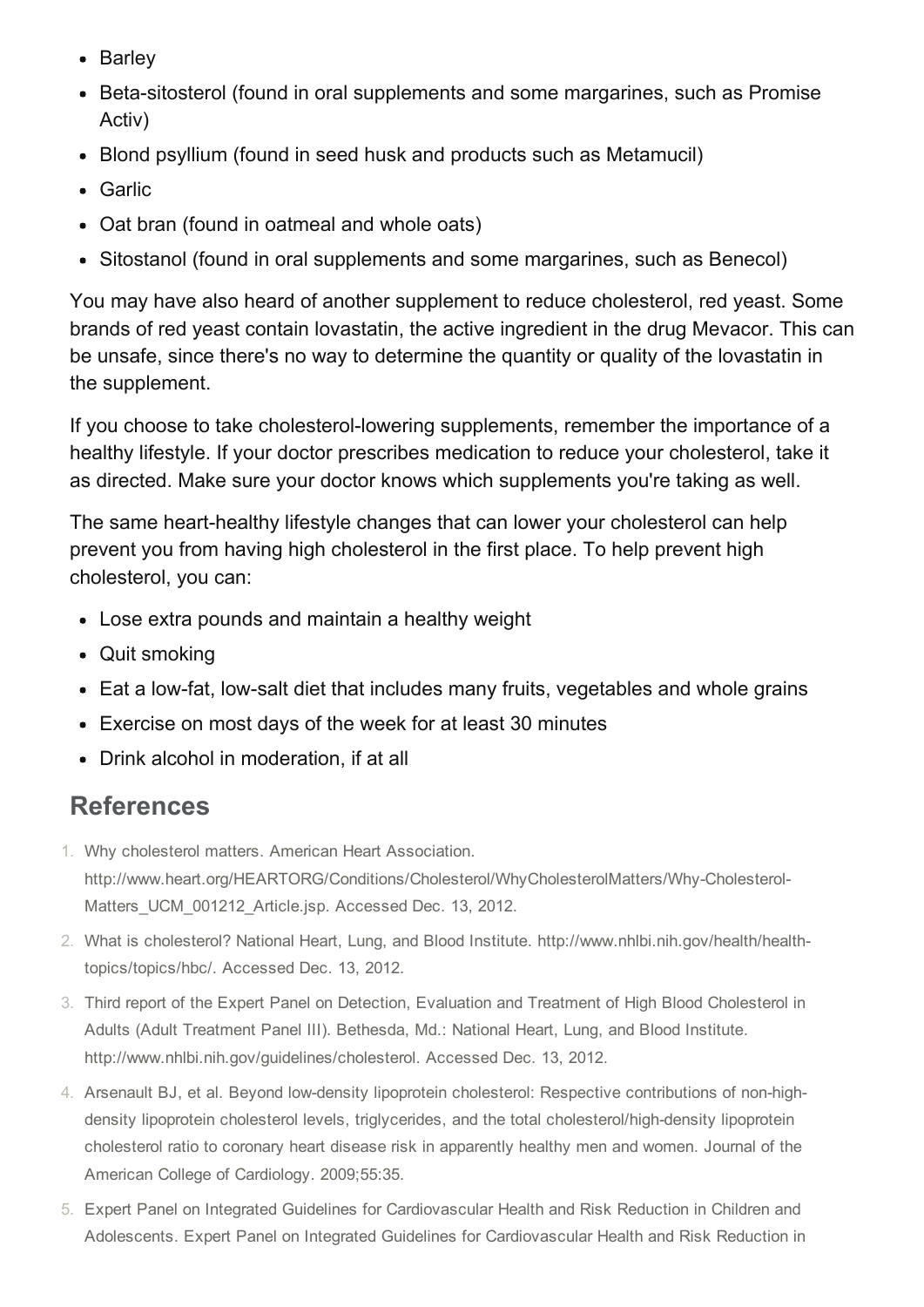Children and Adolescents: Summary report. Pediatrics. 2011;128:S213.

- 6. Drug therapy for cholesterol. American Heart Association. http://www.heart.org/HEARTORG/Conditions/Cholesterol/PreventionTreatmentofHighCholesterol/Drug-Therapy-for-Cholesterol\_UCM\_305632\_Article.jsp. Accessed Dec. 13, 2012.
- 7. Creider JC, et al. Niacin: Another look at an underutilized lipid-lowering medication. Nature Reviews Endocrinology. 2012;8:517.
- 8. Samuel S, et al. Estimating health and economic benefits from using prescription omega-3 fatty acids in patients with severe hypertriglyceridemia. American Journal of Cardiology. 2011;108:691.
- 9. Cooking for lower cholesterol. American Heart Association. http://www.heart.org/HEARTORG/Conditions/Cholesterol/PreventionTreatmentofHighCholesterol/Cookingfor-Lower-Cholesterol\_UCM\_305630\_Article.jsp. Accessed Dec. 13, 2012.
- 10. Huffman KM, et al. Exercise effects on lipids in persons with varying dietary patterns does diet matter if they exercise? American Heart Journal. 2012;164:117.
- 11. Chapman MJ, et al. Triglyceride-rich lipoproteins and high-density lipoprotein cholesterol in patients at high risk of cardiovascular disease: Evidence and guidance for management. European Heart Journal. 2011;32:1345.
- 12. Natural medicines in clinical management of hyperlipidemia. Natural Medicines Comprehensive Database. http://www.naturaldatabase.com. Accessed Dec. 13, 2012.
- 13. Red yeast rice. University of Maryland Medical Center. http://www.umm.edu/altmed/articles/red-yearice-000323.htm. Accessed Dec. 13, 2012.
- 14. Miller M, et al. Triglycerides and cardiovascular disease: A scientific statement from the American Heart Association. Circulation. 2011;123:2292.
- 15. Lopez-Jimenez F (expert opinion). Mayo Clinic, Rochester, Minn. Oct. 2, 2014.
- 16. Classification of overweight and obesity by BMI, waist circumference and associated disease risks. National Heart, Lung, and Blood Institute. https://www.nhlbi.nih.gov/health/educational/lose\_wt/BMI/bmi\_dis.htm. Accessed Oct. 3, 2014.
- 17. What do my cholesterol levels mean? American Heart Association. http://www.heart.org/idc/groups/heartpublic/@wcm/@hcm/documents/downloadable/ucm\_300301.pdf. Accessed Aug. 8, 2014.
- 18. What is cholesterol. National Heart, Lung, and Blood Institute. https://www.nhlbi.nih.gov/health/healthtopics/topics/hbc. Accessed Aug. 8, 2014.
- 19. AskMayoExpert. What are the newly released American College of Cardiology and American Heart Association guidelines for heart disease prevention (including new guidelines for treatment of cholesterol abnormalities) and what are Mayo's recommendations in response to these new guidelines? Rochester, Minn.: Mayo Foundation for Medical Education and Research; 2014.
- 20. Pitavastatin (prescribing information). Montgomery, Ala.: Kowa Pharmaceuticals America; 2013. http://www.livalorx.com. Accessed Aug. 8, 2014.
- 21. The HPS2-THRIVE Collaborative Group. Effects of extended-release niacin with laropiprant in high-risk patients. New England Journal of Medicine. 2014;371:203.
- 22. FDA approves Praluent to treat certain patients with high cholesterol. U.S. Food and Drug Administration.